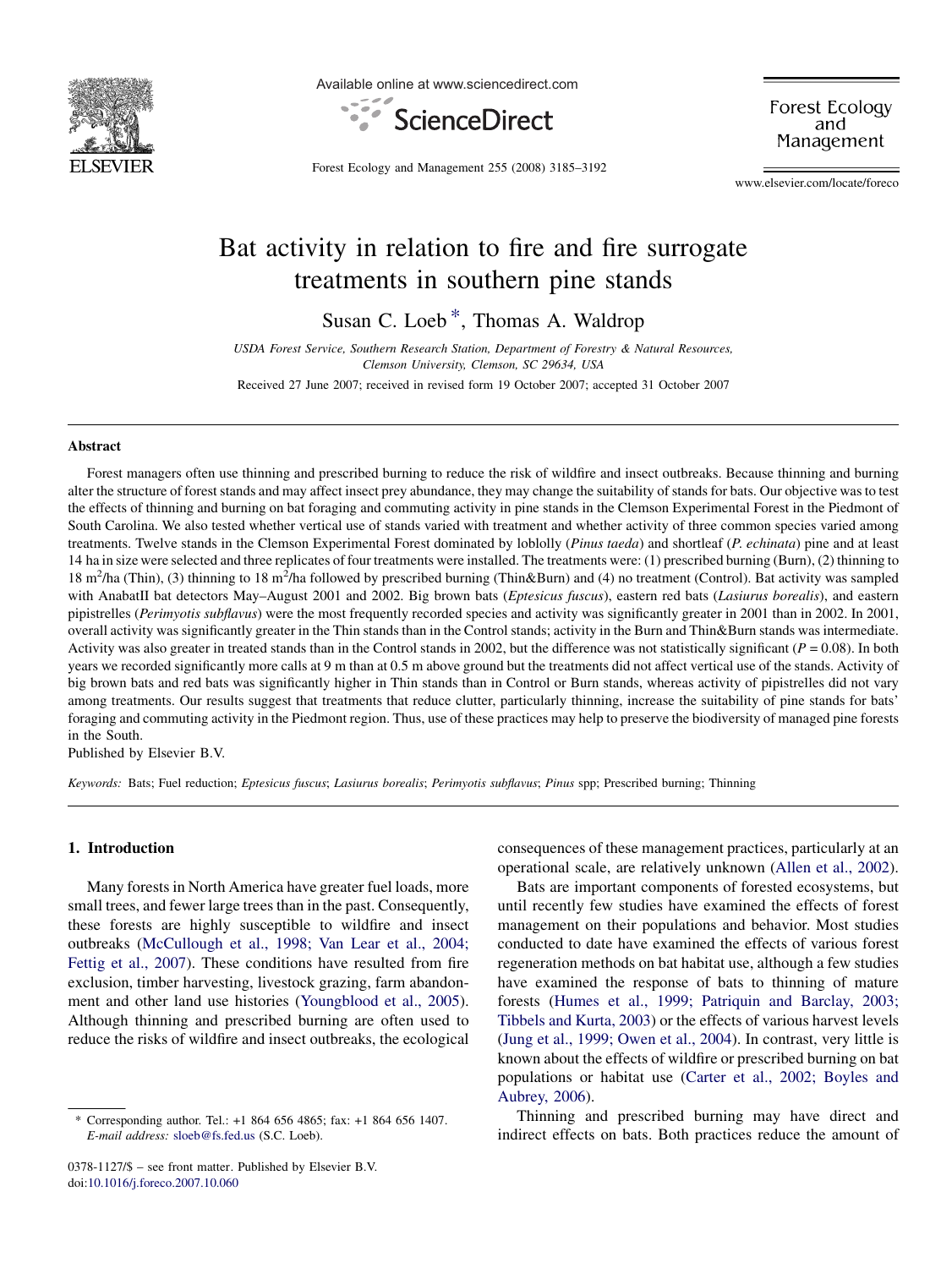clutter in the environment-physical obstacles such as branches, stems, and foliage. Clutter affects the ability of bats to fly and echolocate effectively ([Fenton, 1990\)](#page-6-0). Smaller bats with low wing loading and higher frequency echolocation calls are more clutter tolerant than larger bats with high wing loading and low frequency echolocation calls [\(Aldridge and Rautenbach, 1987;](#page-6-0) [Norberg and Rayner, 1987; Crome and Richards, 1988\)](#page-6-0). Therefore, reducing clutter through thinning or burning may increase overall bat activity and the number of bat species that use forest stands. For example, thinning increased use of 50–100-year-old Douglas fir (Pseudotsuga menziesii) forests in Oregon ([Humes et al., 1999](#page-6-0)). However, it did not increase use of 50-year-old red pine (Pinus resinoa) stands in Michigan ([Tibbels and Kurta, 2003](#page-7-0)) or mature boreal-mixed forest stands in Alberta, Canada ([Patriquin and Barclay, 2003](#page-7-0)). Thus, the effects of thinning on bat habitat use are still not clear. Further, because thinning and burning are often used to reduce the midstory, they result in a change in stand vertical structure. Therefore, bats may respond to these practices through a change in their vertical use of space. However, change in vertical use of space in response to forest management practices has received little study.

Insect prey availability for bats may also be affected by forest management practices ([Swengel, 2001\)](#page-7-0). Both thinning and burning open the canopy, allowing more light to reach the forest floor. Increased light stimulates herbaceous growth which in turn increases the abundance and diversity of some insect taxa ([Swengel, 2001; Campbell et al., 2007\)](#page-7-0). In Michigan, however, nocturnal flying insect abundance in thinned red pine stands does not differ from nocturnal flying insect abundance in unthinned red pine stands [\(Tibbels and](#page-7-0) [Kurta, 2003\)](#page-7-0). Further, the effect of burning on insect diversity and abundance varies considerably depending on taxa, life history stage, exposure to flames, burn frequency, season of burn, and habitat [\(Swengel, 2001\)](#page-7-0).

Our objective was to test the effects of thinning and burning on bat activity in pine stands located in the Clemson Experimental Forest in the Piedmont of South Carolina. We also tested whether vertical use of the stands varied with treatment. Finally, we tested whether activity of three common species varied among treatment stands. We predicted that overall bat activity would be higher in thinned, burned, and thinned and burned stands than in control stands and that vertical distribution of activity would be more equal in the thinned, burned, and thinned and burned stands than in the control stands. We also predicted that among the three most common species, the large bodied big brown bat (Eptesicus fuscus) and medium sized red bat (Lasiurus borealis) would show a stronger response to treatments than the small bodied eastern pipistrelle (Perimyotis subflavus).

## 2. Methods

### 2.1. Study area and design

This study is a component of the National Fire and Fire Surrogate Study, which uses an interdisciplinary approach at multiple sites across the United States to examine ecological consequences of fuel reduction [\(http://www.srs.fs.usda.](http://www.srs.fs.usda.gov/ffs/) [gov/ffs/](http://www.srs.fs.usda.gov/ffs/)). Thus, study site selection, treatments, and vegetation and fuels measurements followed the national protocol [\(Youngblood et al., 2005](#page-7-0)).

We conducted the study in the Clemson Experimental Forest (CEF) in the Piedmont physiographic province of South Carolina. The CEF surrounds Hartwell Lake, a reservoir constructed in the 1950's. Most of the 7082 ha CEF consists of managed loblolly (Pinus taeda) and shortleaf (P. echinata) pine stands. However, stands of pine-hardwood, upland hardwood, bottomland hardwood and cove hardwood forests are widespread throughout. Common hardwood species include white oak (Quercus alba), southern red oak (Q. falcata), black oak (Q. velutina), post oak (Q. stellata), water oak (Q. nigra), yellow-poplar (Liriodendron tulipifera), sweetgum (Liquidambar styraciflua), sourwood (Oxydendrum arboreum), and flowering dogwood (Cornus florida). The area is characterized by rolling hills and elevation ranges from 200 to 300 m. Climate is moderate with average summer minimum and maximum temperatures ranging from 13.4 and 27.1  $\degree$ C in May to 19.8 and 32.2  $\degree$ C in July, respectively.

We selected 12 stands dominated by loblolly and shortleaf pine and at least 14 ha in size. A minimum stand size of 14 ha provided an area that was sufficiently large to measure the responses of mobile wildlife such as bats, while being small enough to reduce within stand variability. Stands were scattered across the CEF, but were blocked by stand age: stands in Block 1 contained pulpwood sized trees (15–25 cm dbh), stands in Block 2 contained a mixture of pulpwood and sawtimber trees, and stands in Block 3 contained sawtimber sized trees (>25 cm dbh). For all stands, time since last thinning was  $>10$  years and time since last burning was  $>$  5 years. Within each block, we randomly assigned the stands to one of four treatments: (1) thinned to  $18 \text{ m}^2$ /ha basal area (Thin), (2) thinned to  $18 \text{ m}^2$ /ha and burned the following spring (Thin&Burn), (3) prescribed burned (Burn) and (4) control (Control). Thinning occurred in winter 2000– 2001. Burning in the Burn stands occurred in April 2001 and the prescription was for a moderate intensity fire resulting in some overstory mortality to open the canopy. Strip head fires and flanking fires were used and flame heights ranged from approximately 0.3–3.5 m. The burn prescription for the Thin&Burn stands was a low intensity fire that would reduce midstory cover. Strip head fires were used and flame heights ranged from approximately 0.3–1.3 m. Due to heavy fuel loads from the 2001 thinning, burning in the Thin&Burn stands did not occur until spring 2002. Thus, even though all stands were sampled in 2001, there were essentially only three treatments in that year (Control, Burn, and Thin).

#### 2.2. Bat activity sampling

AnabatII bat detectors connected to laptop computers were used to sample bat activity in each stand for two nights each month from May through August, 2001 and 2002 (Note: The use of trade or firm names in this publication is for reader information and does not imply endorsement by the U.S.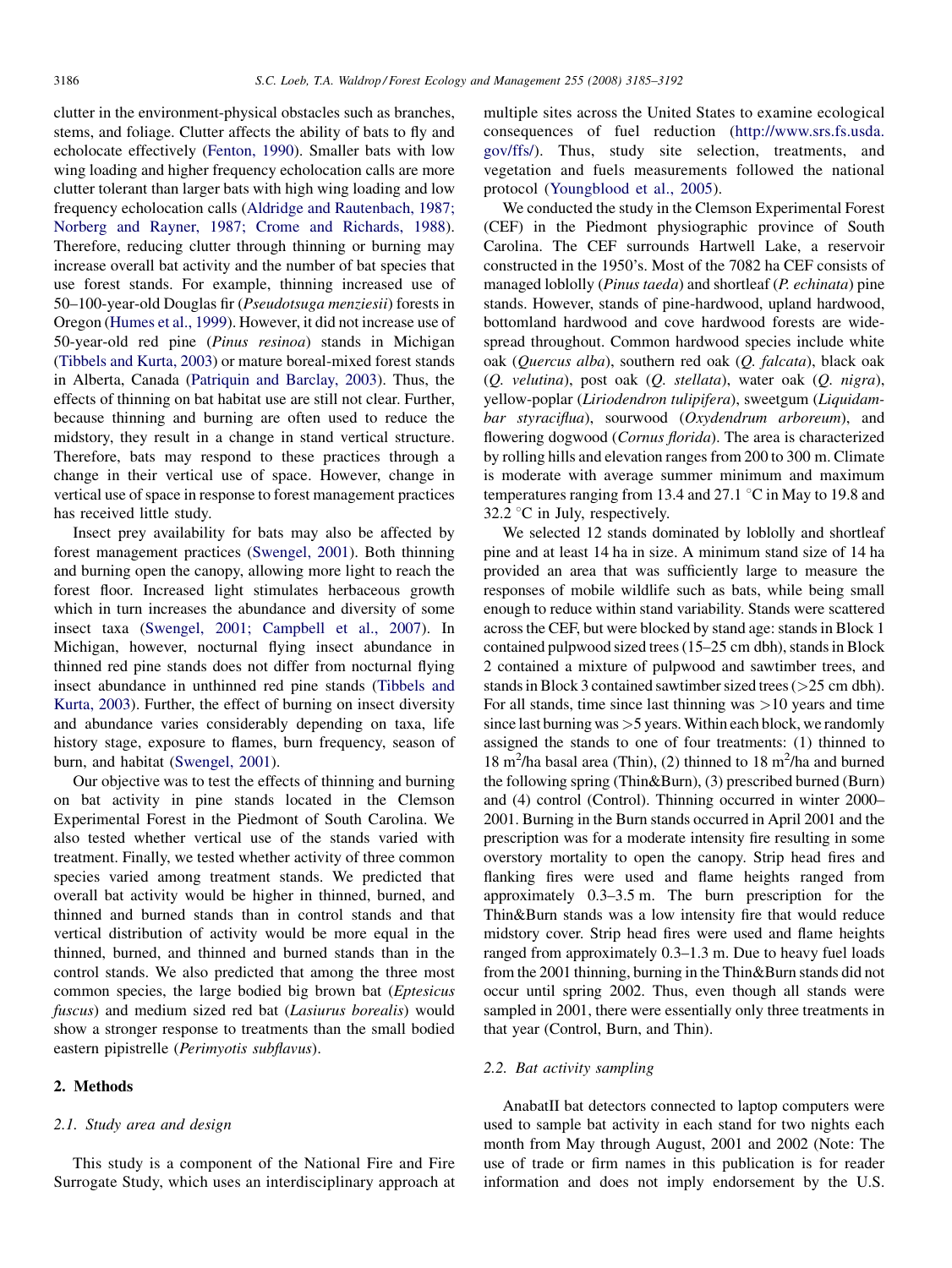Department of Agriculture of any product or service). Detectors were calibrated prior to each field season and the sensitivity of each detector was set to reduce the amount of variability among detectors [\(Larson and Hayes, 2000\)](#page-6-0). Two detectors were placed at randomly selected grid points during the first night and moved to two other randomly selected points for the second night. Each night, one detector was placed at approximately 0.5 m above ground at one point and the other was placed on a pole at approximately 9 m above ground at the other point. All four stands within a block were sampled simultaneously and then detectors were moved to the next block. Thus, in most months, four points per stand were sampled each month. However, because of inclement weather or equipment malfunction, stands were occasionally sampled only for one night or <8 points were sampled in a night. Both detectors were oriented with the microphones pointing straight up. Detectors were turned on by sunset and turned off after sunrise, but were not deployed during rain.

Analook (Version 4.9j, 2004) was used to filter and analyze bat calls. Two filters were used to select calls for analysis: an activity filter and an identification filter. The activity filter required that each bat pass have  $\geq$ 1 bat call and selected lower quality calls than the identification filter, including non-search phase calls ([Britzke, 2003\)](#page-6-0). A bat pass is a series of echolocation calls recorded without an interruption of >5 s. The activity filter was run first and files were checked to ensure that they contained bat calls. All files that did not contain bat calls were eliminated. Activity files were used as an index of overall bat activity including foraging and commuting activity. The identification filter was run on the files that passed the activity filter. Because search phase calls contain the most useful characteristics for species identification [\(Fenton and](#page-6-0) [Bell, 1981](#page-6-0)), the identification filter selected bat passes that  $\text{contained} \geq 5 \text{ calls}$  and generally represented search phase calls ([Britzke and Murray, 2000\)](#page-6-0). Each pass that made it through the identification filter was also visually examined in Analook to ensure that it contained search phase calls. The filtered passes were identified to species using a combination of quantitative and qualitative methods. First, a discriminant function model based on >23,000 known search phase calls was used to identify calls (Brizke, 2003). Each identified pass was also visually inspected in Analook (total  $x$ -axis = 150 ms, compressed time) to confirm or correct the species designation obtained from the discriminant function model. We only used data from systems that ran the entire night.

#### 2.3. Vegetation sampling

Trees ( $\geq$ 10 cm dbh) and saplings (<10 cm dbh and >1.4 m tall) were sampled at each of 10 20 m  $\times$  50 m plots within each treatment stand. Vegetation plots were subdivided into 10  $10 \text{ m} \times 10 \text{ m}$  subplots; trees and saplings were sampled on half the subplots. Species, diameter at breast height (dbh), and status (live or dead) of each tree were recorded. Saplings were tallied based on size class  $(<$ 3 cm dbh, 3–6 cm dbh, and  $>$ 6 cm dbh) and status (live or dead). Data were collected in the Thin, Burn, and Control plots in 2001 and in the Thin&Burn plots in 2002.

## 2.4. Statistical analyses

We averaged the number of passes at each detector height for each stand and month. Because the data were not normally distributed, they were transformed  $[\ln(x + 0.5)]$  for analysis. A t-test was used to determine whether activity (number of passes per night) differed between years. Because the Thin&Burn treatment was not fully implemented in 2001 and the additional burning in 2002 might have affected between year comparisons, we did not include data from the Thin&Burn plots in this analysis. A repeated measures mixed-model ANOVA was used to test the effects of block, treatment, detector height, month, and all interactions on bat activity (PROC MIXED; [Littell et al.,](#page-6-0) [1996](#page-6-0)). An autoregressive order one covariance structure for the repeated factor (month) was used. Because the Thin&Burn treatment was not applied until 2002, the data were analyzed separately for each year. Least squares means were calculated and a Tukey's multiple comparisons test was run among main effect means. Back-transformed means  $\pm$  S.E. are presented.

Sample sizes for several combinations of species and year were low and thus, we were not able to analyze individual species data by year or with the repeated measures model used for overall activity. Therefore, we pooled individual species data for each treatment over the 2 years. Because the Thin&Burn treatment was not applied in 2001, we did not include this treatment in our analysis. We used a Kruskal– Wallis One-Way Analysis of Variance by Ranks test to compare activity of big brown bats, red bats, and eastern pipistrelles among Control, Thin, and Burn treatments. A multiple comparison test was run to determine how activity differed among individual treatments [\(Conover, 1999\)](#page-6-0).

Tree and sapling density and basal area data were pooled across the five subplots at each vegetation plot. We used a oneway ANOVA for a completely randomized block design with subsampling to test for differences in tree and sapling density and basal area among treatments (PROC GLM; [SAS, 2002\)](#page-7-0). Least squares means were calculated and a Tukey's test was run to separate means. A significance level of 0.05 was used for all tests.

## 3. Results

## 3.1. Stand structure

Due to the small number of replications and high variability in stand structure, few of the structural characteristics differed significantly among treatments [\(Table 1](#page-3-0)). However, treatments appeared to have considerable effects on stand structure. For example, live tree density in the treated stands was 58.2%– 76.3% as great as that in the Control stands, and live tree basal area in the treated stands was 56.2%–71.4% as great as that in the Control stands [\(Table 1\)](#page-3-0). These reductions were due largely to reductions in the midstory. Overstory density in the treatment stands was 71.8%–97.7% as great as that in Control stands whereas midstory density in treatment stands was 47.8%– 64.6% as great as that in the Control stands. Snag density was significantly higher in Burn stands than in the other treatment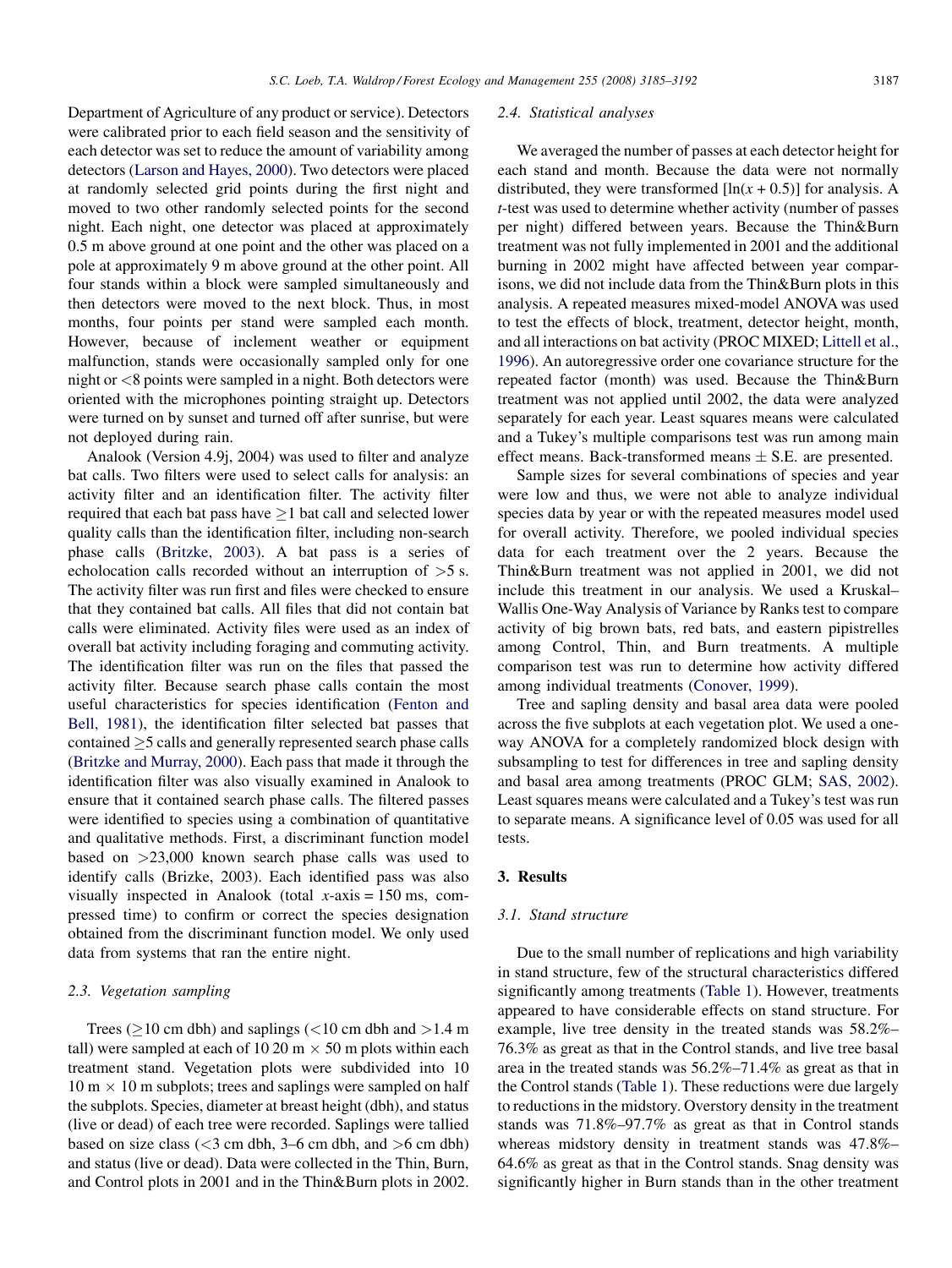<span id="page-3-0"></span>Table 1

| Tor Thin&Burn stands) in the Clemson Experimental Forest, South Carolina |                          |                          |                          |                          |  |  |  |
|--------------------------------------------------------------------------|--------------------------|--------------------------|--------------------------|--------------------------|--|--|--|
| Characteristic                                                           | Control                  | <b>Burn</b>              | Thin                     | Thin&Burn                |  |  |  |
| Live tree density (#/ha)                                                 | $754.7 \pm 81.9^{\rm a}$ | $532.0 \pm 81.9^{\rm a}$ | $576 \pm 81.9^{\rm a}$   | $439.3 \pm 81.9^a$       |  |  |  |
| Live tree basal area $(m^2/ha)$                                          | $29.7 \pm 2.3^{\circ}$   | $18.6 \pm 2.3^{ab}$      | $21.2 + 2.3^{ab}$        | $16.7 + 2.3^b$           |  |  |  |
| Snag density (#/ha)                                                      | $84.0 \pm 40.9^{\rm a}$  | $280 + 40.9^{\rm b}$     | $14.0 \pm 40.9^{\rm a}$  | $81.3 \pm 40.9^{\rm a}$  |  |  |  |
| Snag basal area $(m^2/ha)$                                               | $2.8 + 1.0^{ab}$         | $7.0 + 1.0^{b}$          | $0.4 + 1.0^a$            | $2.5 + 1.0^{ab}$         |  |  |  |
| Overstory live tree density (#/ha)                                       | $302.0 \pm 44.9^{\circ}$ | $238.0 \pm 44.9^{\circ}$ | $295.3 \pm 44.9^{\circ}$ | $220.7 \pm 44.9^{\circ}$ |  |  |  |
| Overstory live tree basal area $(m^2/ha)$                                | $18.2 \pm 2.2^{\rm a}$   | $12.8 \pm 2.2^{\rm a}$   | $15.8 \pm 2.2^{\rm a}$   | $11.6 \pm 2.2^{\rm a}$   |  |  |  |
| Midstory live tree density (#/ha)                                        | $452.7 \pm 64.4^{\circ}$ | $292.0 \pm 64.4^{\circ}$ | $280.7 \pm 64.4^{\circ}$ | $216.0 \pm 64.4^{\circ}$ |  |  |  |
| Midstory live tree basal area $(m^2/ha)$                                 | $11.4 \pm 1.5^{\circ}$   | $5.7 \pm 1.5^{\rm a}$    | $5.5 \pm 1.5^{\circ}$    | $5.0 + 1.5^{\rm a}$      |  |  |  |

Live saplings (#/ha) 2370.7  $\pm$  683.5<sup>a</sup> 754.7  $\pm$  683.5<sup>a</sup> 2493.3  $\pm$  683.5<sup>a</sup> 1247.3  $\pm$  683.5<sup>a</sup> Dead saplings (#/ha) 0.0  $\pm$  487.7<sup>a</sup> 1525.3  $\pm$  487.7<sup>a</sup> 8.7  $\pm$  487.7<sup>a</sup> 1602.7  $\pm$  487.7<sup>a</sup>

Least squares means and standard errors of vegetation characteristics in fuel reduction treatment stands 1 year after treatment (2001 for Burn and Thin stands and 2002 for Thin&Burn stands) in the Clemson Experimental Forest, South Carolina

Means within a row followed by the same letter are not significantly different ( $P \ge 0.05$ ).

stands. Density of live saplings was lowest in stands that had been burned, and density of dead saplings was highest in these stands.

#### 3.2. Bat activity

We sampled bat activity on 20 nights in 2001 and 23 nights in 2002 and recorded 1661 bat passes in 2001 and 921 bat passes in 2002. Activity was significantly greater  $(t = 2.64$ , df = 41,  $P = 0.012$ ) in 2001 (36.2  $\pm$  0.78 passes/night) than in 2002 (12.6  $\pm$  0.83 passes/night). We were only able to identify 198 passes to species in 2001 and 172 passes to species in 2002. We recorded big brown bats, red bats, eastern pipistrelles, evening bats (Nycticeius humeralis), and hoary bats (L. cinereus). Hoary bats were only recorded during May and August and were probably migrating individuals. Evening bats were recorded throughout both summers but were uncommon.

In 2001 bat activity varied significantly with treatment and height (Table 2). Activity was significantly greater in the Thin stands than in the Control stands ( $P = 0.014$ ) and significantly greater at 9 m than at 0.5 m ( $P = 0.0007$ ; [Table 3\)](#page-4-0). Activity in the Burn and Thin&Burn stands did not differ significantly from activity in the Control or Thin stands. In 2002, activity did not vary significantly with treatment (Table 2). However, the pattern of activity among treatment stands was similar to that in 2001, with activity being higher in the treated stands than in the Control stands ([Table 3](#page-4-0)). As in 2001, activity was significantly greater at 9 m than at 0.5 m (Tables 2 and 3). The treatment  $\times$  height interaction was not significant in either year, which indicates that the treatments did not affect vertical use of space. The number of passes recorded at 9 m was greater than the number of passes recorded at 0.5 m in all treatments.

Big brown bat and red bat activity varied significantly among treatments (Kruskal–Wallis  $\chi^2$  = 6.87, df = 2, P = 0.03 and  $\chi^2$  = 6.86, df = 2, P = 0.03, respectively). Activity of big brown bats and red bats was significantly greater in Thin stands than in Control and Burn stands ( $P < 0.05$ ) but there was no difference in activity between Control and Burn stands for either species ([Table 4\)](#page-4-0). Although activity tended to be higher in Thin stands [\(Table 4\)](#page-4-0), there was no significant difference in activity of eastern pipistrelles among treatments ( $\chi^2$  = 3.10,  $df = 2, P = 0.21$ .

## 4. Discussion

There are several inherent assumptions made when studying bat activity and habitat use with bat detectors [\(Hayes, 2000\)](#page-6-0). One of the most important assumptions when comparing across habitat types is that the number of echolocation calls at a site is a good indication of the amount of use at that site. This assumption can be violated if five sources of variation are not taken into account. These are: (1) variation among detectors, (2) temporal variability, (3) variation in detectability of bats among habitats due characteristics of the habitat (e.g., clutter), (4) horizontal variation, and (5) vertical variation. Because we calibrated our detectors so that they had equal sensitivity and randomly placed the detectors within stands, variation among detectors should not have biased our results. Further, we

Table 2

Degrees of freedom (d.f.), F-values (F), and probability of a greater F-value (P) for repeated measures analysis of variance on overall bat activity among 4 fuel reduction treatments in the Clemson Experimental Forest, South Carolina during May through August 2001 and 2002

| Source of variation                      | 2001 |       |        | 2002 |       |        |  |
|------------------------------------------|------|-------|--------|------|-------|--------|--|
|                                          | d.f. |       |        | d.f. |       |        |  |
| Treatment                                |      | 4.68  | 0.0171 |      | 3.64  | 0.0844 |  |
| Height                                   |      | 17.94 | 0.0007 |      | 13.79 | 0.0018 |  |
| Treatment $\times$ height                |      | 0.24  | 0.8637 |      | 0.88  | 0.4733 |  |
| Month                                    |      | 0.52  | 0.6718 |      | 2.50  | 0.0721 |  |
| Treatment $\times$ month                 |      | 1.68  | 0.1316 | 9    | 0.70  | 0.7033 |  |
| Height $\times$ month                    |      | 2.40  | 0.0850 |      | 0.28  | 0.8389 |  |
| Treatment $\times$ height $\times$ month |      | 1.44  | 0.2112 | Q    | 1.34  | 0.2440 |  |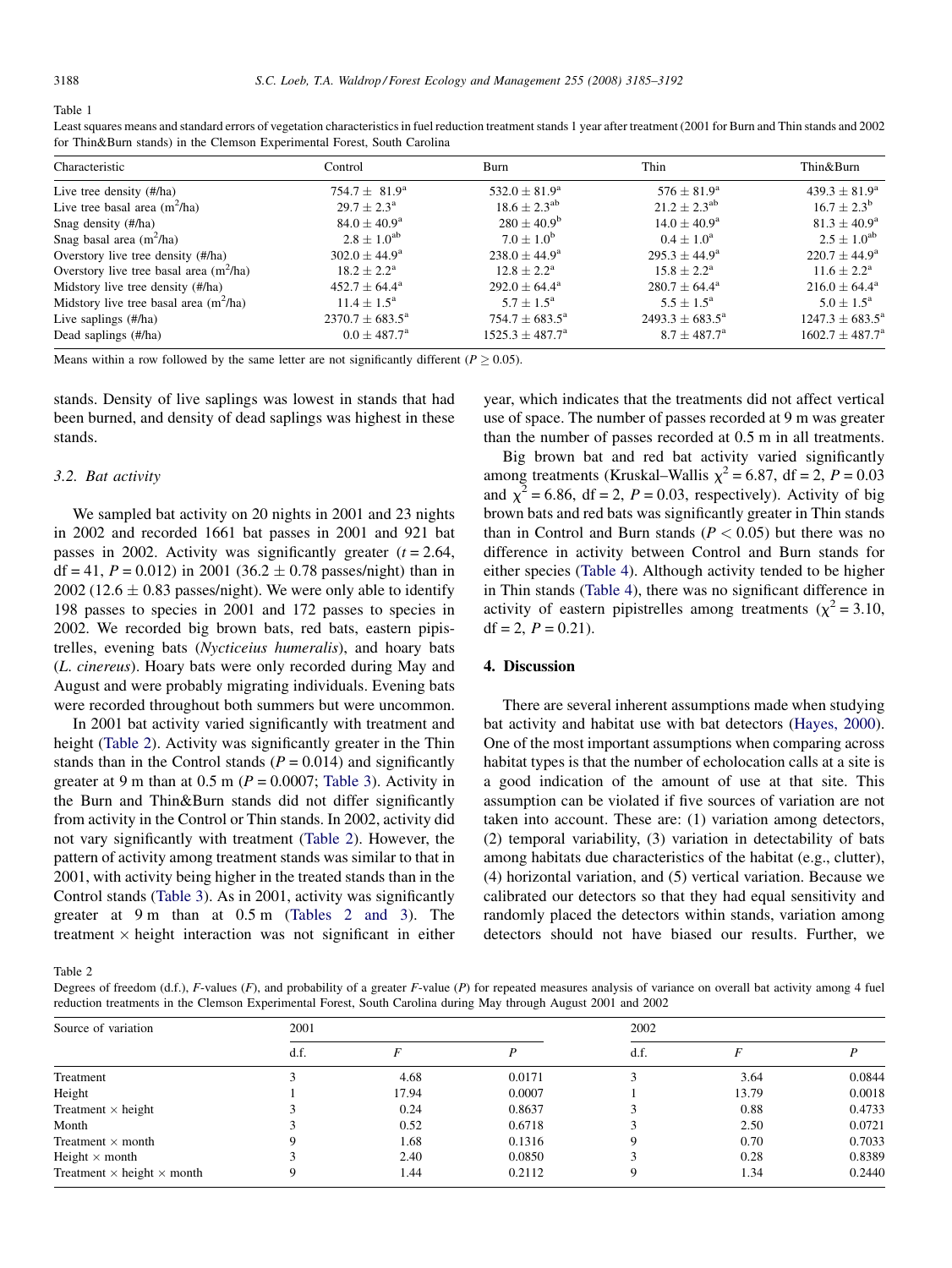<span id="page-4-0"></span>Table 3

Least square means and standard errors (S.E.) of number of bat passes per night in each of four fuel reduction treatments and at two detector heights during May through August 2001 and 2002. Means within a column followed by the same letter do not differ significantly  $(P > 0.05)$ 

| Variable                 | 2001              |      | 2002              |      |  |
|--------------------------|-------------------|------|-------------------|------|--|
|                          | Mean              | S.E. | Mean              | S.E. |  |
| Treatment                |                   |      |                   |      |  |
| Control                  | $1.33^{\rm a}$    | 0.86 | $0.41^{\rm a}$    | 0.80 |  |
| Burn                     | $2.10^{ab}$       | 0.86 | 1.99 <sup>a</sup> | 0.81 |  |
| Thin                     | $8.23^{b}$        | 0.86 | $2.10^{\rm a}$    | 0.80 |  |
| Thin & Burn <sup>a</sup> | $3.44^{ab}$       | 0.86 | 1.87 <sup>a</sup> | 0.81 |  |
| Height                   |                   |      |                   |      |  |
| 0.5 <sub>m</sub>         | $1.35^{\rm a}$    | 0.74 | $0.72^{\rm a}$    | 0.70 |  |
| 9.0 <sub>m</sub>         | 6.41 <sup>b</sup> | 0.74 | 2.57 <sup>b</sup> | 0.70 |  |

<sup>a</sup> The burn portion of the Thin & Burn treatment was not applied in 2001. Thus, these stands received only the equivalent of the Thin treatment in 2001.

randomly placed detectors at four points within the stand each month and at two different heights, thus accounting for horizontal and vertical variation. We also sampled each stand several times over the season to account for temporal variation.

While the effect of structural differences between treatments may have affected some of our results, we believe these effects were minimal. Few studies have examined the effects of forest structure on detectability of bat calls by detectors although it is assumed to be an important factor. We were not able to test the effects of the treatments on detectability of individual species due to low sample sizes. However, using Program PRESENCE ([MacKenzie et al., 2002\)](#page-6-0) we found that our ability to detect at least some bat activity in a stand was not affected by treatment. Further, by sampling many points within each stand, we increased the likelihood that we sampled in both dense and open areas (e.g., gaps, near roads) in all the stands, including Controls. [Patriquin et al. \(2003\)](#page-7-0) found that detection of 40 kHz sounds (those characteristic of red bats and eastern pipistrelles as well as many Myotis spp.) does not differ between thinned, unthinned and clear-cut stands. However, higher intensity sounds were required for 25 kHz pulses (those characteristic of the big brown bat) to be detected in clearcut and intact forests than in thinned stands. In hardwood forests of Missouri, the understory  $( $3 \text{ m}$ )$  density did not affect the detectability of five species of bats including eastern pipistrelles and red bats ([Yates and Muzika, 2006](#page-7-0)).

Although bat activity in our study was relatively low, it was comparable to activity levels in the Upper Piedmont and Mountains of South Carolina [\(Loeb and O'Keefe, 2006\)](#page-6-0). Further, bat activity was significantly lower in 2002 than in 2001. Lower activity in 2002 may have been the result of shortterm treatment effects, i.e., bat activity increased in the first year after treatment and then returned to pre-treatment levels. However, activity in Control plots also decreased in 2002, suggesting that the decrease in activity may have been due to other factors. Although prey availability was not measured as part of this study, arthropods were sampled as part of a concurrent study in the Control, Burn, and Thin plots and were significantly more abundant in 2001 than in 2002 ([Zebehazy,](#page-7-0) [2002](#page-7-0)). Thus, lower bat activity levels in 2002 may have been a response to decreased arthropod availability.

Despite overall low activity levels, we found higher total bat activity as well as higher activity levels of big brown bats and red bats in stands where silvicultural treatments had reduced clutter, particularly those stands which had been thinned. The structure of treatment stands differed considerably from that of the Control stands, and this suggests that increased bat activity in the treatment stands was a response to reduced clutter in these stands. Differences in structure among the treatments were primarily in the midstory. Several studies have suggested that bats, especially the larger bodied species, avoid areas with dense clutter [\(Brigham et al., 1997; Erickson and West, 2003;](#page-6-0) [Sleep and Brigham, 2003,](#page-6-0) [Ellison et al., 2005\)](#page-6-0). Our results are similar to those of [Humes et al. \(1999\)](#page-6-0), who found that bat activity was higher in thinned stands than in unthinned stands. However, reducing clutter alone may not be sufficient to improve the suitability of forest stands for bats. For example, bat activity in thinned and unthinned red pine stands in Michigan does not differ [\(Tibbels and Kurta, 2003\)](#page-7-0). Even after thinning, these stands are monocultures with little understory vegetation and receive little use by other mammals and birds. Further, thinning does not affect bat use of conifer stands in Alberta, Canada ([Patriquin and Barclay, 2003](#page-7-0)). Thus, reducing forest stand clutter by thinning may be beneficial in some forest types and situations, but may not be sufficient to increase habitat use in other areas and forest types.

Prey availability was probably not an important factor contributing to differences in use among study stands. Arthropod abundance was significantly greater in the Burn than in the Control or Thin plots in both years of the study ([Zebehazy, 2002](#page-7-0)), whereas bat activity was highest in the Thin plots in 2001 and similar among the treated plots in 2002. However, [Zebehazy \(2002\)](#page-7-0) used sticky traps placed on tree boles to sample arthropods which is not an appropriate method

Table 4

Comparison of activity (number of passes per night) by big brown bats, eastern red bats, and eastern pipistrelles in the Control, Burn, and Thin treatment stands during 2001 and 2002 combined. Means, medians, and standard errors are presented

|           | Big brown bat |      | Red bat     |      |      | Eastern pipistrelle |      |      |                |
|-----------|---------------|------|-------------|------|------|---------------------|------|------|----------------|
|           | Mean          | S.E. | Median      | Mean | S.E. | Median              | Mean | S.E. | Median         |
| Treatment |               |      |             |      |      |                     |      |      |                |
| Control   | 0.09          | 0.06 | ∩ª          | 0.49 | 0.49 | $0^{\rm a}$         | 0.07 | 0.03 | $0^{\rm a}$    |
| Burn      | 0.28          | 0.23 | $0^{\rm a}$ | 0.27 | 0.16 | $0^{\rm a}$         | 0.07 | 0.04 | $0^{\rm a}$    |
| Thin      | 1.20          | 0.56 | $0.38^{b}$  | 0.70 | 0.38 | $0.14^{b}$          | 0.35 | 0.18 | $0.13^{\rm a}$ |

Medians within a column followed by the same letter are not significantly different ( $P \ge 0.05$ ).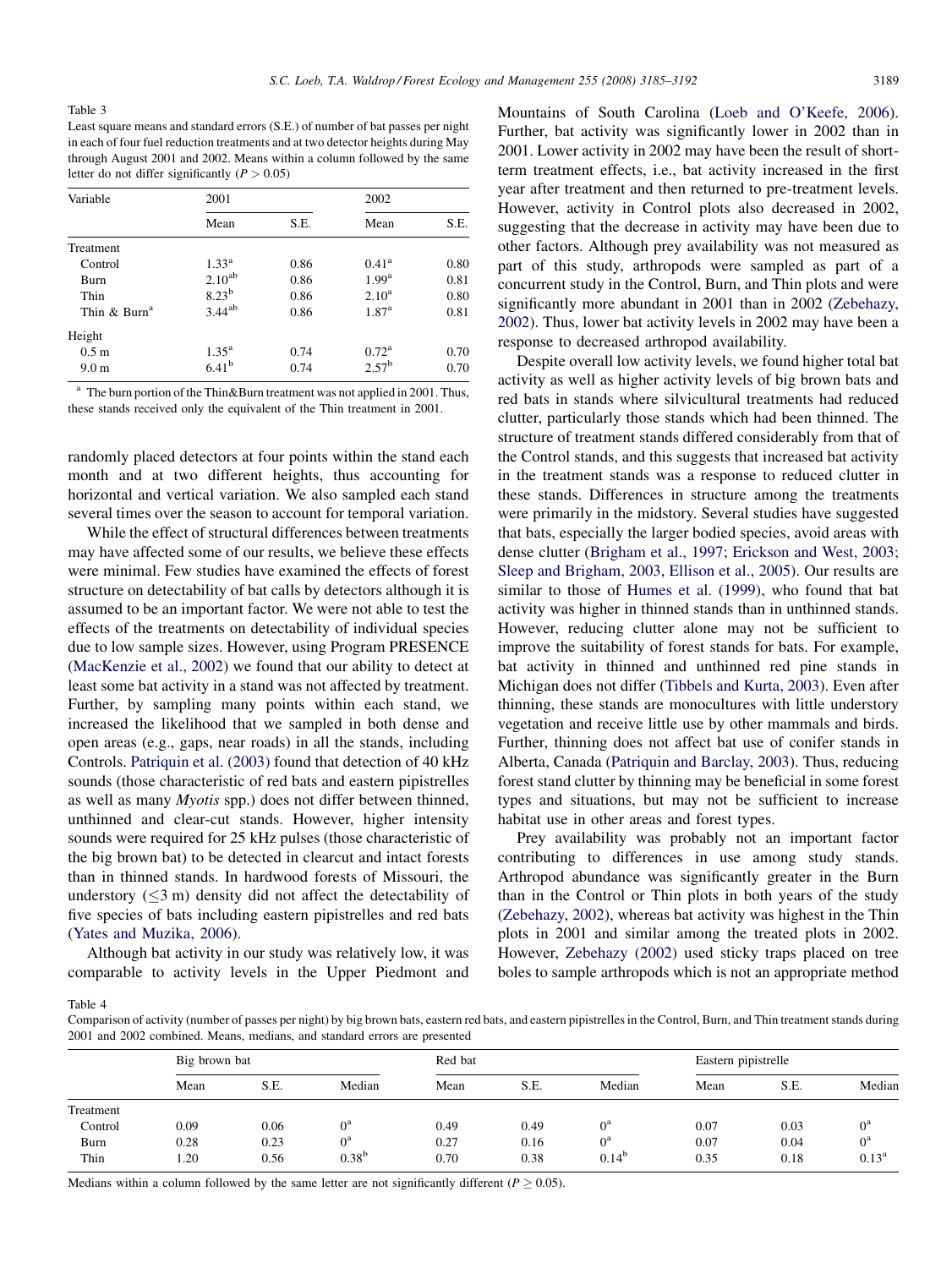for sampling bat prey availability. Although sticky traps can be used to sample bat prey availability, cylindrical traps should be used and they should be suspended away from the tree bole ([Kunz, 1988](#page-6-0)). Thus, future studies of bat response to thinning and burning operations should also test the effects of these treatments on insect prey availability using appropriate methods.

We were unable to determine whether thinning, burning, or a combination of thinning and burning provided the best habitat for bat foraging and commuting activity. For example, in 2001 the Thin and Thin&Burn stands received the same treatment, but activity was considerably higher in the Thin stands than in the Thin&Burn stands, and in 2002, activity was similar among all the treated stands. Bat activity is highly variable in space and time ([Hayes, 1997; Broders, 2003; Ellison et al., 2005](#page-6-0)) due to variation in prey availability, weather conditions, and proximity to roosts. Further, microhabitat variation can also affect bat habitat use. Small openings and gaps within forest stands usually receive higher use than more continuous portions of stands [\(Law and Chidel, 2002; Menzel et al., 2002; Tibbels and](#page-6-0) [Kurta, 2003](#page-6-0)). Thus, differences in activity among the treated stands probably represented normal temporal and spatial variability in bat use.

Because our detectors were placed at the top of the midstory and at ground level and the primary effect of the treatments was a reduction in midstory, we expected the vertical distribution of bat activity to be more even in the treated stands than in the Controls. This did not occur. Activity in all stands was greater at the top of the midstory and lower canopy than in the lower midstory and understory. Vertical use of forest stands has received relatively little study. Some researchers have found that activity is greater above the canopy [\(Kalcounis et al., 1999\)](#page-6-0) while others have found that it is greater in the lower canopy and at ground level ([Hecker and Brigham, 1999; Hayes and Gruver, 2000](#page-6-0)) or does not vary significantly with height [\(Menzel et al., 2005\)](#page-6-0). However, these studies have also found that vertical use of forest stands varies with forest type and structure [\(Bradshaw, 1996; Menzel](#page-6-0) [et al., 2005](#page-6-0)), species ([Kalcounis et al., 1999; Hayes and Gruver,](#page-6-0) [2000](#page-6-0)), time of night ([Hayes and Gruver, 2000](#page-6-0)), and moonlight ([Hecker and Brigham, 1999\)](#page-6-0). Hypothesized factors driving this variation include variation in clutter, insect availability, and predation risk [\(Hecker and Brigham, 1999; Hayes and Gruver,](#page-6-0) [2000](#page-6-0)). Unfortunately, few studies have tested these hypotheses and greater understanding of vertical use of stands is needed to predict how forest management practices will affect bat habitat use.

We recorded big brown bats, eastern red bats, eastern pipistrelles, evening bats, and hoary bats during this study. Big brown bats, eastern red bats, and eastern pipistrelles were the most common species recorded and were also the species most frequently captured on the CEF during the summers of 2002 and 2003 ([Leput, 2004\)](#page-6-0). Additional species captured by Leput during the summer were evening bats and a Seminole bat (L. seminolus). Thus, our acoustic recordings were a good reflection of the bat community in the area.

As we predicted, activity of big brown bats and red bats was positively affected by the Thin treatment (but not the Burn treatments) whereas there was no significant variation in eastern pipistrelle activity among treatments. Species with high wing loading and aspect ratios, such as the big brown bat and red bat are strong, fast flyers but have less maneuverability [\(Fenton, 1990](#page-6-0)). Thus, they are expected to prefer areas with reduced clutter ([Aldridge and Rautenbach, 1987; Crome and](#page-6-0) [Richards, 1988\)](#page-6-0). In the south, big brown bats are often found in early successional habitats and in mature forests ([Ellis et al.,](#page-6-0) [2002; Menzel et al., 2005; Loeb and O'Keefe, 2006\)](#page-6-0), suggesting that they prefer open areas with little clutter. In contrast, red bats often do not show a strong response to forest structure ([Ellis et al., 2002; Menzel et al., 2005; Loeb and](#page-6-0) [O'Keefe, 2006](#page-6-0)). However, our data suggest that reducing clutter may be beneficial for red bats in pine forests in the Piedmont. While activity of big brown bats and red bats was higher in the Thin stands compared to Control stands, activity in the Burn stands was not. Burning decreased the density and basal area of live trees, but there were still many snags in the plots. Thus, overall physical clutter may have been considerably higher in these stands than in the Thin stands. Once the snags have fallen, activity of big brown bats and red bats in the Burn stands may increase.

Increased use of Thin stands by big brown bats and red bats may have also been due to treatment effects on insect prey availability. Coleoptera and Lepidotera are the main food items of both species [\(Agosta, 2002; Carter et al., 2003](#page-6-0)). However, thinning had no effect on the biomass of either Coleoptera or Lepidotera in red pine stands in Michigan ([Tibbels and Kurta,](#page-7-0) [2003\)](#page-7-0).

Due to their small size and low wing loading, eastern pipistrelles are thought to be more clutter-adapted than larger species such as big brown bats. Thus, we did not expect the treatments to have an effect on their activity levels. However, several studies have found that eastern pipistrelles use low clutter habitats such as early-successional areas more than midand late-succesional stands (e.g., [Ellis et al., 2002; Menzel](#page-6-0) [et al., 2005; Loeb and O'Keefe, 2006](#page-6-0)). Although activity of eastern pipistrelles did not vary significantly among treatments, activity was five times higher in Thin stands than in Control or Burn stands. Thus, thinning may benefit eastern pipistrelles as well as big brown bats and red bats, but the results are inconclusive.

#### 5. Conclusions

Our results suggest that silvicultural treatments such as prescribed burning and thinning may be beneficial for bats inhabiting pine forests of the southern Piedmont. These treatments appear to increase the suitability of pine stands for foraging and commuting. The reduced clutter brought about by the treatments, particularly thinning, most likely increased the ease and efficiency of flight and echolocation in these stands, particularly by big brown bats and red bats. Thus, these treatments may be important tools for preserving biodiversity in managed stands in the southern Piedmont. However, the effects may be short-term and the long-term effects of these treatments need to be addressed. Although reduced clutter is the most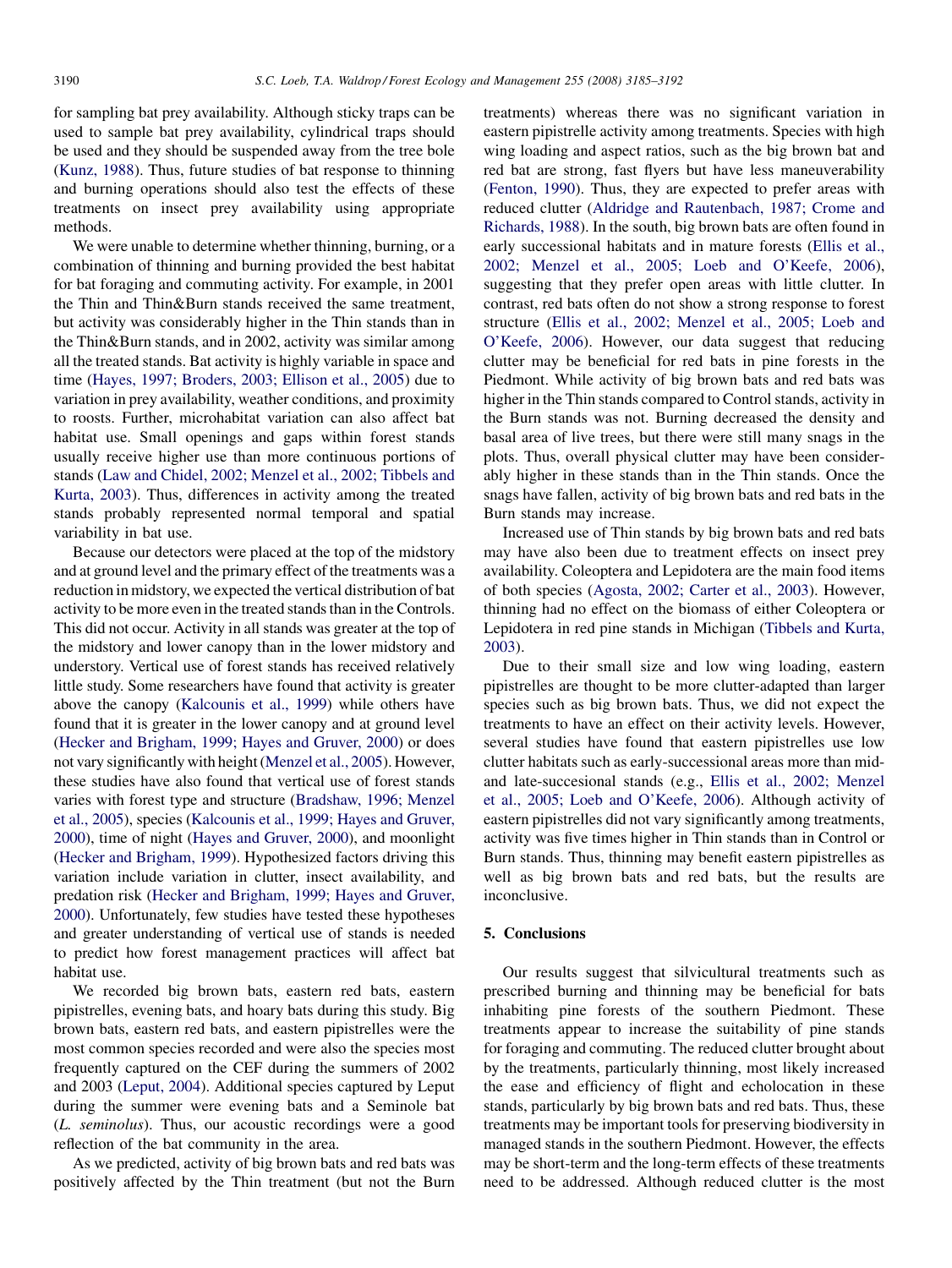<span id="page-6-0"></span>likely cause of the increased use of the treated stands compared to the Controls, we cannot rule out the possibility that the insect prey base was also affected by the treatments. Future studies should examine the effects of the treatments on nocturnal flying insects.

#### Acknowledgements

This paper is contribution number 133 of the National Fire and Fire Surrogate Study. Funding for this research was provided by the Joint Fire Science Program and the National Fire Plan. We thank R. Pylypink, M. McGill, C. Betsill, J. Drake, and C. Dachelet for assistance in collection the bat data, R. Phillips for assistance with the habitat data, S. Zarnoch for statistical advice, and D. Miller, M. Yates, S. Zarnoch, and two anonymous reviewers for valuable comments on earlier drafts.

## References

- Agosta, S.J., 2002. Habitat use, diet and roost selection by the big brown bat (Eptesicus fuscus) in North America: a case for conserving an abundant species. Mamm. Rev. 32, 179–198.
- Aldridge, H.D.J.N., Rautenbach, I.L., 1987. Morphology, echolocation and resource partitioning in insectivorous bats. J. Anim. Ecol. 56, 763–778.
- Allen, C.D., Savage, M., Falk, D.A., Suckling, K.F., Swetnam, T.W., Schulke, T., Stacey, P.B., Morgan, P., Hoffman, M., Klingel, J.T., 2002. Ecological restoration of southwestern ponderosa pine ecosystems: a broad perspective. Ecol. Appl. 12, 1418–1433.
- Boyles, J.G., Aubrey, D.P., 2006. Managing forests with prescribed fire: implications for a cavity-dwelling bat species. For. Ecol. Manage. 222, 108–115.
- Bradshaw, P.A., 1996. The physical nature of vertical forest habitat and its importance in shaping bat species assemblages. In: Barclay, R.M.R., Brigham, R.M. (Eds.), Bats and Forests Symposium, Canada Research Branch, B. C. Ministry of Forestry, Victoria, B.C, pp. 199–212.
- Brigham, R.M., Grindal, S.D., Firman, M.C., Morissette, J.L., 1997. The influence of structural clutter on activity patterns of insectivorous bats. Can. J. Zool. 75, 131–136.
- Britzke, E.R. 2003. Use of ultrasonic detectors for acoustic identification and study of bat ecology in the eastern United States, Dissertation, Tennessee Technological University, Cookville, TN, USA.
- Britzke, E.R., Murray, K.L., 2000. A quantitative method for selection of identifiable search-phase calls using the Anabat system. Bat Res. News 41, 33–36.
- Broders, H.G., 2003. Another quantitative measure of bat species activity and sampling intensity considerations for the design of ultrasonic monitoring studies. Acta Chirop. 5, 235–241.
- Campbell, J.W., Hanula, J.L., Waldrop, T.A., 2007. Effects of prescribed fire and fire surrogates on floral visiting insects of the Blue Ridge province of North Carolina. Biol. Cons. 134, 393–404.
- Carter, T.C., Ford, W.M., Menzel, M.A., 2002. Fire and bats in the Southeast and mid-Atlantic: more questions than answers? In: Ford, W.M., Russell, K.R., Moorman, C.E. (Eds.), The Role of Fire in Nongame Wildlife Management and Community Restoration: Traditional Uses and New Directions. USDA Forest Service, Northeastern Research Station, General Technical Report, NE-288 Newtown Square, PA, pp 139-143.
- Carter, T.C., Menzel, M.A., Owen, S.F., Edwards, J.W., Menzel, J.M., Ford, W.M., 2003. Food habits of seven species of bats in the Allegheny Plateau and Ridge and Valley of West Virginia. Northeast. Nat. 10, 83–88.
- Conover, W.J., 1999. Practical Nonparametric Statistics. John Wiley & Sons, Inc, New York, NY.
- Crome, F.H.J., Richards, G.C., 1988. Bats and gaps: microchiropteran community structure in a Queensland rain forest. Ecology 69, 1960–1969.
- Ellis, A.M., Patton, L.L., Castleberry, S.B., 2002. Bat activity in upland and riparian habitats in the Georgia Piedmont. In: Proceeding of the Annual Conference Southeast. Assoc. Fish and Wildl. Agencies 56. pp. 210–218.
- Ellison, L.E., Everette, A.L., Bogan, M.A., 2005. Examining patterns of bat activity in Bandelier National Monument, New Mexico, by using walking point transects. Southwest Nat. 50, 197–208.
- Erickson, J.L., West, S.D., 2003. Associations of bats with local structure and landscape features of forested stands in western Oregon and Washington. Biol. Cons. 109, 95–102.
- Fenton, M.B., 1990. The foraging behaviour and ecology of animal-eating bats. Can. J. Zool. 68, 411–422.
- Fenton, M.B., Bell, G.P., 1981. Recognition of species of insectivorous bats by their echolocation calls. J. Mamm. 62, 233–243.
- Fettig, C.J., Klepzig, K.D., Billings, R.F., Munson, A.S., Nebeker, T.E., Negrón, T.E., Nowak, J.T., 2007. The effectiveness of vegetation management practices for prevention and control of bark beetle infestations in coniferous forests of the western and southern United States. For. Ecol. Manage. 238, 24–53.
- Hayes, J.P., 1997. Temporal variation in activity of bats and the design of echolocation-monitoring studies. J. Mamm. 78, 514–524.
- Hayes, J.P., 2000. Assumptions and practical considerations in the design and interpretation of echolocation-monitoring studies. Acta Chirop. 2, 225–236.
- Hayes, J.P., Gruver, J.C., 2000. Vertical stratification of bat activity in an oldgrowth forest in western Washington. Northwest Sci. 74, 102–108.
- Hecker, K.R., Brigham, R.M., 1999. Does moonlight change vertical stratification of activity of forest-dwelling insectivorous bats? J. Mamm. 80, 1196– 1201.
- Humes, M.L., Hayes, J.P., Collopy, M.W., 1999. Bat activity in thinned, unthinned, and old-growth forests in western Oregon. J. Wildl. Manage. 63, 553–561.
- Jung, T.S., Thompson, I.D., Titman, R.D., Applejohn, A.P., 1999. Habitat selection by forest bats in relation to mixed-wood stand types and structure in central Ontario. J. Wildl. Manage. 63, 1306–1319.
- Kalcounis, M.C., Hobson, K.A., Brigham, R.M., Hecker, K.R., 1999. Bat activity in the boreal forest: importance of stand type and vertical strata. J. Mamm. 80, 673–682.
- Kunz, T.H., 1988. Methods of assessing the availability of prey to insectivorous bats. In: Kunz, T.H. (Ed.), Ecological and Behavioral Methods for the Study of Bats. Smithsonian Institution Press, Washington, DC, pp. 191–210.
- Larson, D.J., Hayes, J.P., 2000. Variability in sensitivity of Anabat II bat detectors and a method of calibration. Acta Chirop. 2, 209–213.
- Law, B., Chidel, M., 2002. Tracks and riparian zones facilitate the use of Australian regrowth forest by insectivorous bats. J. Appl. Ecol. 39, 605–617.
- Leput, D.W., 2004. Eastern red bat (Lasiurus borealis) and eastern pipistrelle (Pipistrellus subflavus) maternal roost selection: implications for forest management, M.S. Thesis, Clemson University, Clemson, SC, USA.
- Littell, R.C., Milliken, G.A., Stroup, W.W., Wolfinger, R.D., 1996. SAS System for Mixed Models. SAS Institute, Inc, Cary, NC.
- Loeb, S.C., O'Keefe, J.M., 2006. Habitat use by forest bats in South Carolina in relation to local, stand, and landscape characteristics. J. Wildl. Manage. 70, 1210–1218.
- MacKenzie, D.I., Nichols, J.D., Lachman, G.B., Droege, S., Royle, J.A., Langtimm, C.A., 2002. Estimating site occupancy rates when detection probabilities are less than one. Ecology 83, 2248–2255.
- McCullough, D.G., Werner, R.A., Neumann, D., 1998. Fire and insects in northern boreal ecosystems of North America. Ann. Rev. Ent. 43, 107–127.
- Menzel, J.M., Menzel, M.A., Kilgo, J.C., Ford, W.M., Edwards, J.W., McCracken, G.F., 2005. Effect of habitat and foraging height on bat activity in the coastal plain of South Carolina. J. Wildl. Manage. 69, 235–245.
- Menzel, M.A., Carter, T.C., Menzel, J.M., Ford, W.M., Chapman, B.R., 2002. Effects of group selection silviculture in bottomland hardwoods on the spatial activity patterns of bats. For. Ecol. Manage. 162, 209–218.
- Norberg, U.M., Rayner, J.M.V., 1987. Ecological morphology and flight in bats (Mammalia; Chiroptera): wing adaptations, flight performance, foraging strategy and echolocation. Phil. Trans. Royal Soc. London. B 316, 335–427.
- Owen, S.F., Menzel, M.A., Edwards, J.W., Ford, W.M., Menzel, J.M., Chapman, B.R., Wood, P.B., et al., 2004. Bat activity in harvested and intact forest stands in the Allegheny Mountains. No. J. Appl. For. 21, 154–159.